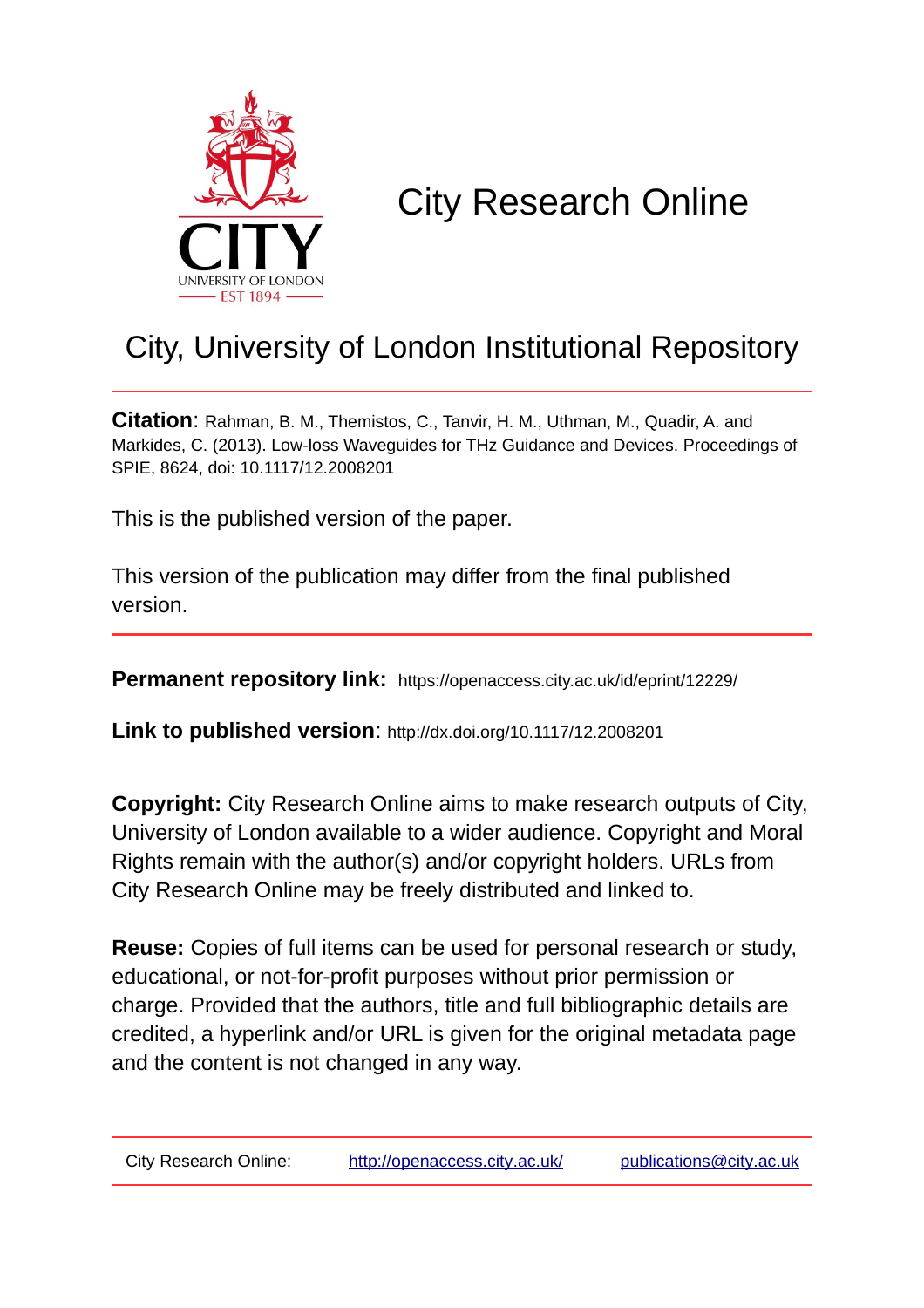### **Low-loss Waveguides for THz Guidance and Devices**

B.M.A. Rahman, C. Themistos, H. Tanvir, M. Uthman, A. Quadir, and C. Markides *City University London Northampton Square, London EC1V 0HB, UK*

#### **ABSTRACT**

A rigorous full-vectorial modal solution approach based on the finite element method is used to find the propagation properties of THz waveguides. Design approaches are presented to reduce the modal loss. Design of several THz devices, including quantum cascade lasers, power splitters and narrow-band filters are also presented.

**Keywords-**THz waveguides; THz devices, finite element method*.*

#### **1. INTRODUCTION**

The terahertz (THz) region occupies a large portion of the electromagnetic spectrum, located between the microwave and optical frequencies and normally is defined as the band ranging from 0.1 to 10 THz. In recent years, this intermediate THz radiation band has attracted considerable interest, because it offers significant scientific and technological potential for applications in many fields, such as sensing [1], imaging [2] and spectroscopy [3]. However, waveguiding in this intermediate spectral region is a major challenge and strong dielectric and conductive losses in the terahertz frequency range have been a major problem for waveguiding. The conventional guiding structures exemplified by microstrips, coplanar striplines and coplanar waveguides [4] are highly lossy and dispersive. However, so far the most promising dielectric waveguides have been the use of photonic crystal fibers at terahertz frequencies [5, 6] and metal coated guides [7] at terahertz frequencies. In this paper, various types of practical dielectric and metal coated waveguides are evaluated and design optimization of Quantum Cascade Lasers, MMI-based power splitters and narrow-band filters are presented, by using full-vectorial finite element method [8].

#### **2. PHOTONIC CRYSTAL FIBRES: THZ WAVEGUIDES**

Dielectric waveguides in silica, silicon, polymer, and other semiconductors materials have been widely used at optical frequencies: however most of these materials are very lossy at the lower terahertz frequency range. So far most of the PCFs that have been considered have been fabricated from silica or non-silica glasses, due to their low loss in the optical frequency range, but the material loss of silica is prohibitively high at THz frequencies. However, only recently, Han *et*  al. [5] have fabricated a PCF for THz using high-density polyethylene (HDPE) with modal loss values of 0.2 cm<sup>-1</sup> and Goto *et al.* [6] have reported a PCF-like waveguide using Teflon tubes and filaments with loss values of 0.5 cm<sup>-1</sup>, showing their potential.



Figure 1. Cross section of a Photonic Crystal Fiber Figure 2. Variation of the effective indices with the pitch length,  $\Lambda$ .

A typical PCF cross section with a triangular array of holes is shown in Fig. 1. The structure predominantly consists of such periodic air-holes with diameter,  $d$ , and the pitch length between the two nearest holes is  $\Lambda$ . In this work, a

Terahertz, RF, Millimeter, and Submillimeter-Wave Technology and Applications VI, edited by Laurence P. Sadwick, Créidhe M. O'Sullivan, Proc. of SPIE Vol. 8624, 862414 · © 2013 SPIE · CCC code: 0277-786X/13/\$18 doi: 10.1117/12.2008201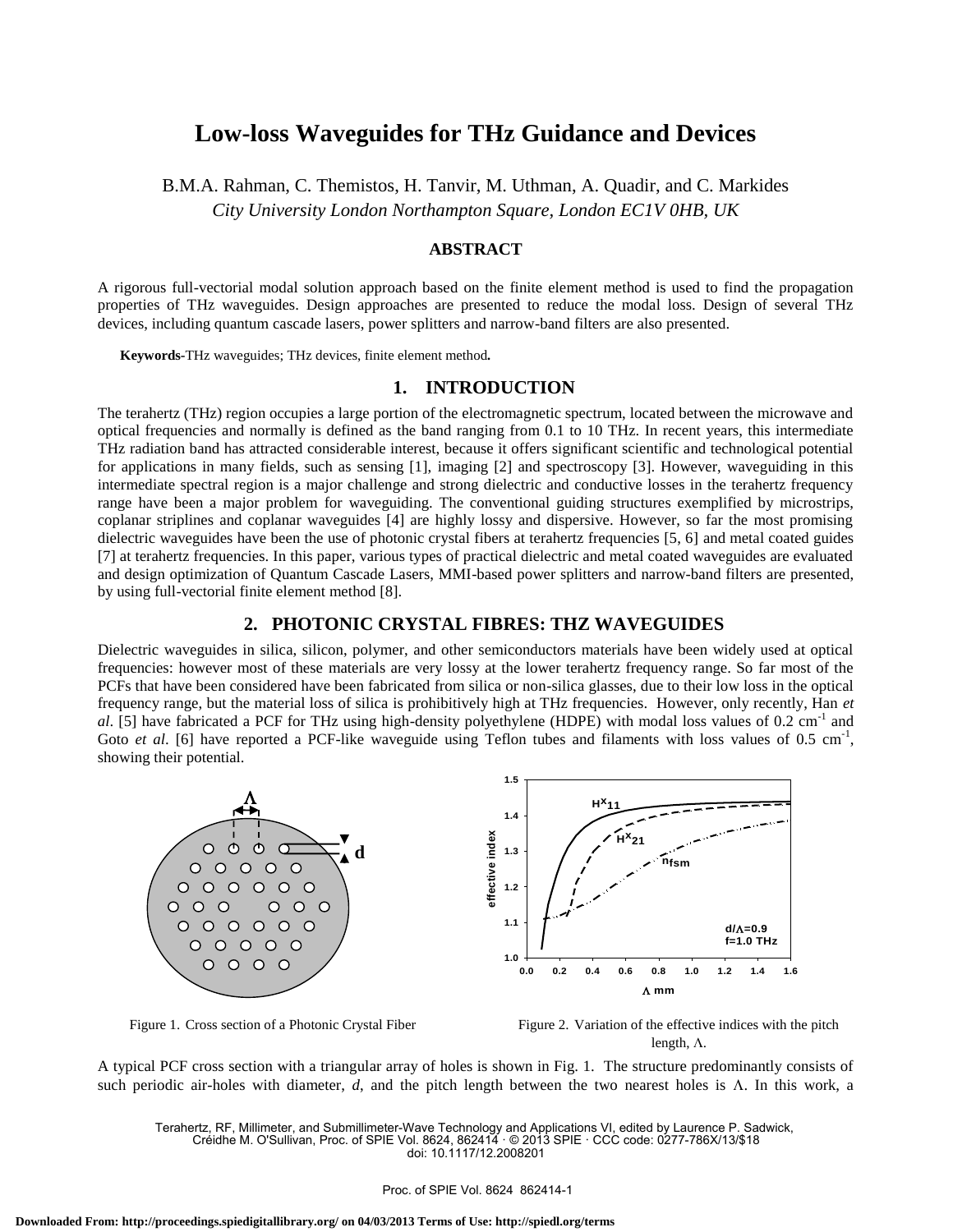refractive index value  $n_g = 1.444$  is considered, at the operating frequency 1.2 THz (wavelength 0.25 mm). Variations of the effective indices for both the fundamental  $H_{11}^x$  and the second  $H_{21}^x$  modes for  $d/\Lambda = 0.9$  are shown in Fig.2. It can be noted that for both the modes, the effective indices reduce monotonically as the pitch length is reduced. The variation of the value of n<sub>fsm</sub> with the pitch length is also shown by a chained line for  $d/\Lambda = 0.9$  at 1.0 THz. It can be observed that the effective index curve for the H<sup>x</sup><sub>21</sub> mode crosses the n<sub>fsm</sub> line at a pitch length,  $\Lambda_c = 0.24$  mm, so when the pitch length is reduced below 0.24 mm, the second mode cannot continue to be guided. On the other hand, the effective index for the fundamental,  $H_{11}^{x}$  mode also crosses the n<sub>fsm</sub> line, but at  $\Lambda_c = 0.11$  mm. So, a PCF with  $d/\Lambda = 0.9$  and pitch length between 0.11 mm to 0.24 mm would be strictly single moded. By controlling the  $d/\Lambda$  ratio and the pitch length the modal properties of such low-loss PCFs at THz operating frequency can easily be controlled.

The modal loss of a guided mode in a PCF is due to the combination of the material loss and the leakage loss. The material loss arises due to the complex refractive indices of the waveguide materials and the leakage loss arises due to the modal index being lower than the surrounding high index cladding regions. In this work, perfectly matched layers (PML) [9] are incorporated around the orthodox computational window. For this study a PCF with parameter  $d/\Lambda$ =0.5 is used. To consider the effect of the loss tangent, three different values of the n<sub>i</sub>, (the imaginary part) have been considered. Figure 3 shows the loss mechanism in a PCF. In the absence of any material loss, for  $n_i = 0$ , the leakage loss is shown by a solid line. It can be observed that as the pitch length is reduced, the leakage loss increases almost linearly from a very low loss value. In the case of  $n_i = 0.00119$ , the total loss included both the leakage loss and the material loss, which is shown by a dashed line. At a higher pitch value, when the leakage loss is negligible, the total loss is mainly attributable to the material loss.

Since at present the available dielectric materials at THz frequencies are considerable lossy, a novel design approach is considered next, where a porous core PCF is considered. As the waveguides dimensions for THz frequency are considerable bigger than that for the optical wavelength, it would be relatively easy to fabricate such microstructured core. Two different  $d/\Lambda$  values are used for core  $(d/\Lambda_i)$  and cladding  $(d/\Lambda_o)$ , and for cladding this value has to be smaller to have higher equivalent index in the core for wave guidance. Variation of the power fraction in the air-region of the porous core is shown in Fig.4. As shown in this figure, the power confinement can be increased to 35% in the low-loss air-holes of the cores, and additionally another 25% in the cladding air-holes [10], but this is not shown here.



Figure 3. Material and leakage losses of PCF. Figure 4. Variation of power confinement in the porous airholes in the core region with the pitch length,  $\Lambda$ .

Amongst the various THz waveguides that have been suggested, the metal-clad waveguides supporting surface plasmon modes show the greatest promise as low-loss waveguides for use both in active components and as passive waveguides. Several waveguide structures incorporating metallic layers have been reported, such as low-loss and flexible hollow polycarbonate waveguide with copper and dielectric inner coatings, deposited by using a liquid chemistry approach [11]. A metal-coated hollow glass waveguide (HGW) [12] with an inner silver/polystyrene-coating is considered for the better understanding of the various loss mechanisms and subsequently design optimization of a low-loss THz waveguide. For this waveguide the thickness of the silica tube (*s*) is taken as 0.5 mm and the bore radius (*a*) of the HGW as 2 mm. The thickness of the silver cladding (*t*) and polystyrene layer (*p*) are taken as t  $\mu$ m and  $p$   $\mu$ m, respectively. The complex refractive index of the polystyrene, the silver metal cladding layers and the silica ring are taken as  $n_p=1.58 - j0.0036$ ,  $n_m=308$ -j532 and  $n_s=1.96$  -j0.0061, respectively at an operating frequency of 2.5 THz. At this frequency, as the air is also not absolutely loss-free, to represent this loss factor its complex refractive index is taken as  $1.0 - j 1.1 \times 10^{-6}$ .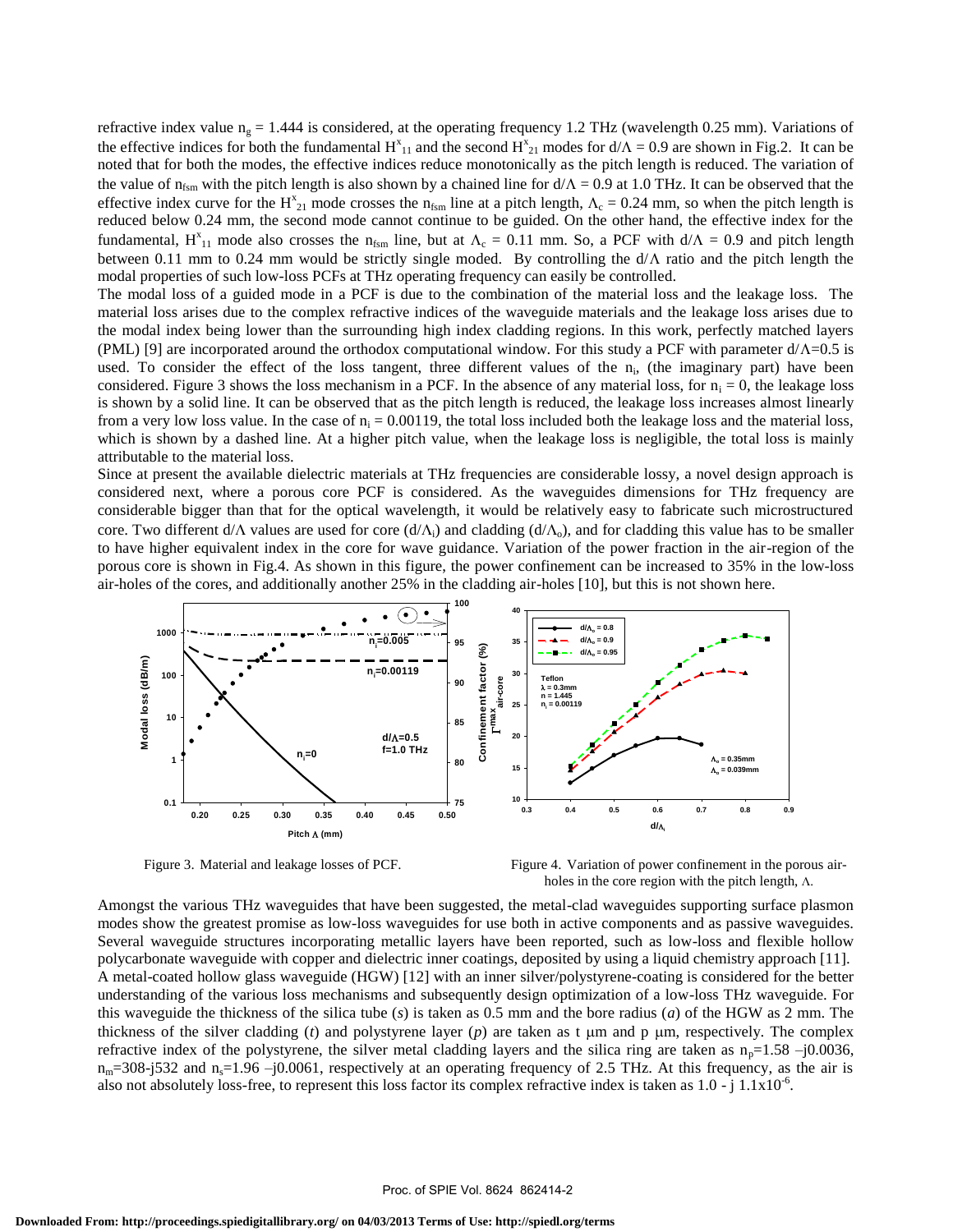

Figure 5. Attenuation constant with the polystyrene thickness,  $p$ , for  $t=0.4 \mu$ m.

Figure 6. Effective index and loss with Teflon thickness for the  $H_{10}^x$  mode.

There are two metal/dielectric interfaces, which can support surface plasmon modes (SPM), one the outer silver/silica boundary and the other at the inner silver/polystyrene (or air, when  $p = 0 \mu m$ ) boundary. This waveguide supports two SPMs along these two metal/dielectric interfaces. The refractive indices of the inner and outer cladding materials being very different, the two SPMs have widely different propagation constants and they do not interact with each other. However, at the right and left hand sides of the metal/dielectric interfaces, when the same electric-wall boundary condition is imposed, the  $H_x$  field is forced to be zero at the metal boundary and no SPM exists. Another mode with the dominant  $H_v$  field, would form a similar SPM; however, at the left and the right interfaces. The  $H_v$  field profile of this mode is similar to the  $H_x$  field profile, but rotated by 90 degrees. These two modes have identical propagation constants and being degenerate, they can be superimposed to form radially polarized RP-like modes. The superposition of their field profiles indicates a rotationally symmetric profile similar to those reported for dielectric clad metal waveguides supporting surface plasmon modes at optical frequencies [13].

The loss values of the fundamental plasmonic mode increases with the PS thickness and not shown here. The attenuation characteristics of the RP<sup>02</sup> mode, with the variation of the polystyrene thickness, for a silver thickness  $t = 0.4 \mu m$ , is shown in Fig. 5, where the loss contribution of the polystyrene and silver layers has also been examined. As can be seen from the above characteristics, the total attenuation shows a maximum and a minimum loss at a polystyrene thickness of about 1 um and 13 um, respectively. The attenuation curves due to the polystyrene and the silver layer exhibit similar trend with the total attenuation. Throughout the range of polystyrene thicknesses examined, the optical power confinement in the inner air-core is of the order of 99.9%, thus contributing a constant attenuation of about 0.25 dB/m. For a polystyrene thickness lower than  $5 \mu$ , the total attenuation is affected mainly due to the metal attenuation but as the polystyrene thickness increases above  $5 \mu m$  the total attenuation is mainly governed by the loss in the polystyrene layer. This mode shows a greater promise to achieve low-loss guidance through a metal clad dielectric waveguides. It would also be easier to couple this mode since the field profile is also very close to a Gaussian shape [12]. The modal loss of this waveguide, when design is optimized, is significantly lower than most of the THz waveguides reported so far, as most of the power is being guided in the central air-hole region.

Next this novel approach is considered to design and optimize a low-loss rectangular core metal waveguide. If we consider its height and widths are different then the polarized modes will not be degenerate. In our more recent work [14], we have shown that similarly a polarization maintaining rectangular core air-core dielectric-clad metal-coated waveguide can also be less lossy. A thin metal coating would support plasmonic modes, but these are relatively lossy. However, a Teflon coating on the gold layer can draws field away from the lossy conducting layer and loss may reduce considerably. Figure 6 shows the variation of the loss value with the Teflon thickness for the  $H_{12}^x$  mode in an air-core 1mm x 0.6 mm rectangular waveguide with 0.7  $\mu$ m gold coating at 2.5 THz. It can be seen that at the optimum 21  $\mu$ m Teflon thickness, the loss value can be 3.5 dB/m, one of the lowest reported so far [14]. The evolution of third order mode for no Teflon coating to a near Gaussian profile for 18  $\mu$ m Teflon coating are shown as insets.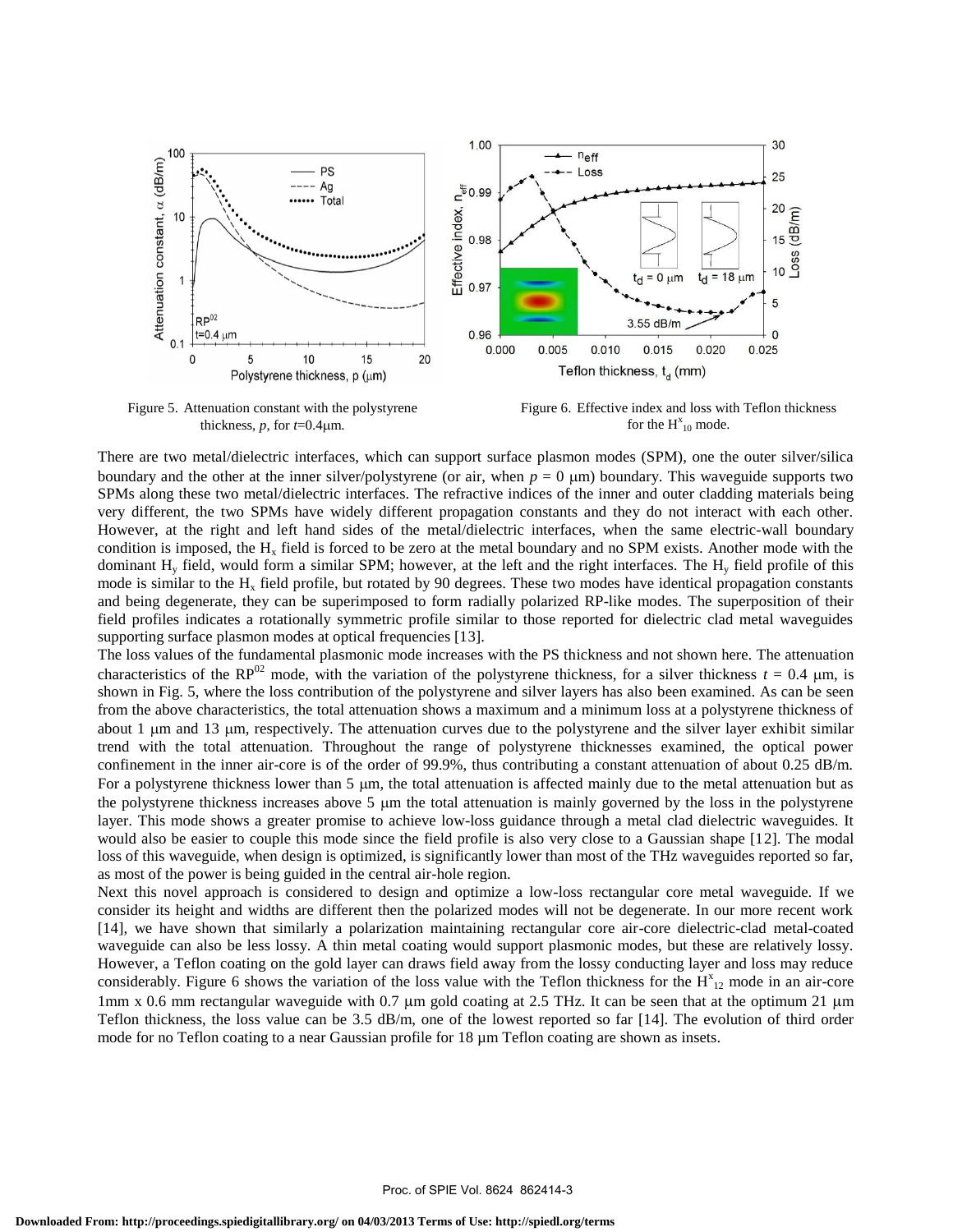

Figure 7. .Field profile of **E<sup>y</sup>** mode in a THz Quantum Cascade Laser. The field inside the confinement layers is shown on the inset.

Figure 8. Gain threshold of several plasmonic modes.

Quantum cascading lasers [15] are emerging as efficient high power THz source for many important applications, such as imaging and sensing. However, for the THz frequency, the wavelength is large and it is not possible to grow the semiconductor materials comparable to the operating wavelength. For this reason, for THz QCL often smaller height needs to be considered and plasmonic confinement is used in that direction. The plasmonic confinement in the vertical direction is shown in Fig.7, which clearly shows the mode formation at the metal-dielectric interfaces. However, it is easily possible to have a wider guide, so mostly dielectric confinement is used in horizontal direction. The gain threshold for such QCL is shown in Fig.8. Because of the wider guides, the gain threshold difference between the fundamental and higher order (lateral) modes are very small. This allows possibility of mode hopping for any external changes. A novel design approach is considered [16] using slotted upper metal clad, to enhance the gain threshold of the higher order modes. Fig. 9 clearly shows that gain threshold of the higher order modes are increased for slotted-electrode designs. For the future THz system, it is essential to design various integrated guided-wave components. In that spirit, it is shown here that a compact power splitter can b designed by using the MMI principle. In figure 10, it is shown here that an efficient power splitter can be designed by using a  $35 \mu m$  long multimoded section [17].



Figure 9. Gain Threshold of the lower order modes for different waveguides



Figure 10 FDTD Simulation of the MMI 3dB coupler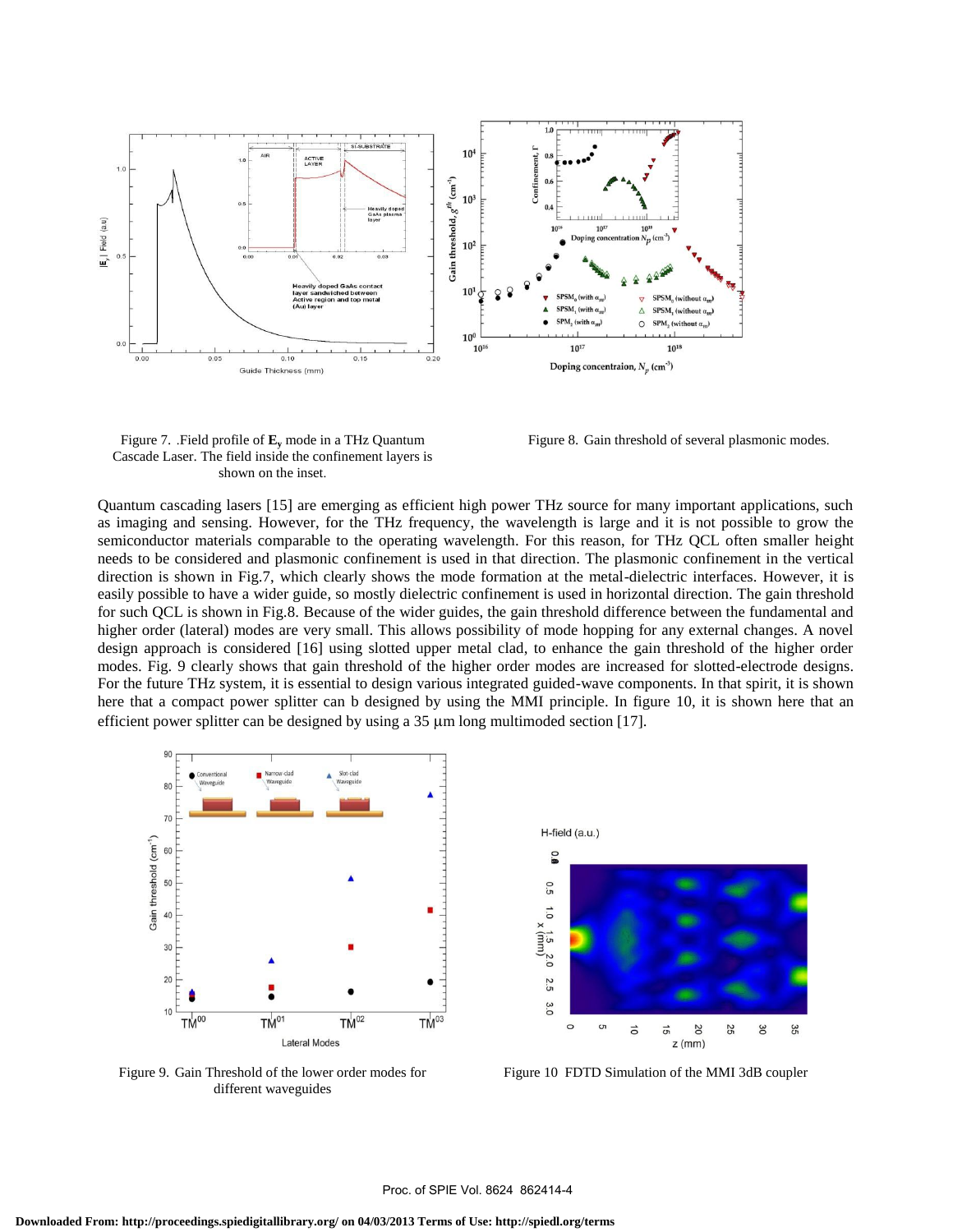Finally, a Terahertz frequency range band-stop filter for molecular sensing [18], where two 5 μm wide band-stop filter stubs with a length of 192 μm and 83 μm are placed at a 400 μm apart along the direction of propagation, as shown in the right inset of Fig.11, has been considered. Initially the above device has been simulated without a polysterene film on top of the metal layer, using the FDTD approach and the variation of the insertion loss with the frequency is presented in Fig.10. As can be seen from the above frequency response, the device exhibits two resonant frequencies due to the stubs at about 600 and 800 GHz, with a minimum insertion loss of about -55 and -30 dB.



Figure 11 Insertion Loss with frequency for the microstrip filter

Figure 12 Variation of the effective index and attenuation with BCB substrate height of the microstrip line. (mode shown as inset)

Initially, the fundamental Quasi-TEM mode of the microstrip line, has been obtained using the FEM and the magnetic  $H_x$ field profile of the above mode is presented as inset in Fig.12 The effective index and attenuation of the above mode were found to be 1.803 and 44.59 (dB/mm), respectively. The effect on the propagation characteristics of the device of a polysterene layer along the top of the metal layer has then been examined, using the FEM. For a polysterene thickness of 0.1 um the effective index and attenuation constant of the device were found be  $1.76$  and  $35.21$  (dB/mm), respectively, thus slightly lower compared with the corresponding values obtained for the plain metallic structure. However, as the polysterene thickness increases, both the effective index and the attenuation increase and for a thickness of 0.5 m of the above material the loss level reaches the value obtained for the structure without the polysterene film. As the polysterene thickness further the attenuation increase much above the corresponding value obtained for the structure without the above film deposition (not shown here), and therefore, it can be concluded that attenuation reduction of the above device can only be achieved for a very thin polysterene film deposition.

The BCB substrate height, *h*, has then been varied and the effective index and attenuation of the microstrip structure with no polysterene layer on top of the metal and that with a 0.1  $\mu$ m film thickness of the above material have been examined and presented in Fig.12. As can be seen from the above characteristics, as the substrate height increases both the effective index and the attenuation decrease, with the corresponding values of the structure with the polysterene film being lower than those obtained for the device without it. At a substrate height of about 9 µm, the above corresponding values are about the same for both the structures examined. However, the device with the polysterene film exhibits minimum attenuation at the above substrate height and as the substrate height increases further the attenuation of the structure with the polysterene layer becomes higher than that obtained for the structure without the above material.

#### **3. CONCLUSION**

A finite-element approach, based on a full-vectorial **H**-field formulation, has been used to study the detailed modal properties of dielectric and metal clad waveguides operating in the THz frequency range. It is also shown here that by using porous core the effect of material loss can be reduced significantly. It is also shown by using a thin but optimized dielectric over-layer plasmonic loss in a hollow-core waveguide can also be reduced. It is also shown here that by using a novel slot-type electrode, the differential loss of the higher order modes can be significantly increased to reduce mode hopping. Finally, simple guided-wave devices such as power splitters and band-pass filters are also presented here. The